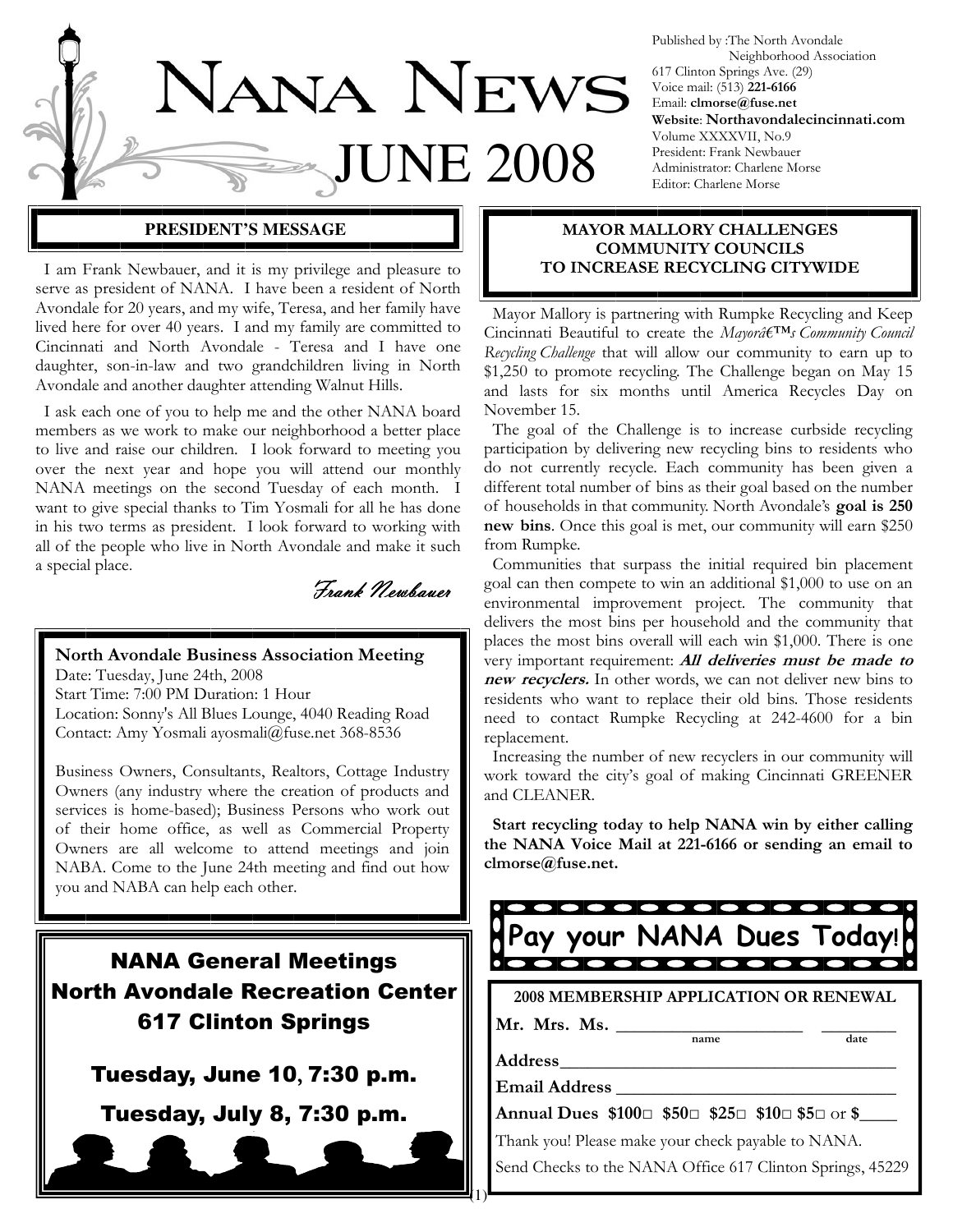

#### NORTH AVONDALE ●617 Clinton Springs ● 961-1584 northavondale@cincinnati-oh.gov

Free Lunch at noon for any youth to 17 years old)...Membership NOT needed!!!!

One must have a membership to part-take in programs listed below.

Youth Summer Camp: Monday, June 9th - Friday, August 15th \$685 (includes membership and pool token)

- Teen Summer Day Camp (NEW!): June 9th- August 15th \$685 (includes membership and pool token) Come experience Art, Golf, Sports, Swimming and much more (scuba and kayaking too)!
- Drop In Camp: Monday, June 9th Friday, August 15th (12 PM-4 PM) (Game Room, Play ground, gym, and art) FREE Special Field trips thought out summer (additional cost).
- Reds Rookie Success League: Tuesday and Thursdays June 17th\_ July 23rd 8-11 yrs (Free with membership) CONTACT the center to NOW!!! PRE-REGISTRATION REQUIRED!!! Bus departure time from the N. Avondale Center to be announced. This begins at 9AM at Schmidt ball fields, includes lunch and ends at 1 PM.

First Tee Golf: Tues. & Thurs June 24th-August 7<sup>th</sup> 8-18 yrs

Tennis: Mon. - Fri 9 AM-11 AM Begins Monday June 16th.

Senior Line Dancing: Mon. & Wed. 10-11:30 AM FREE!

Yoga: Monday & Wednesday 6-7 PM FREE!

Tai Chi: Thursdays 6-7 PM FREE!

- Jeff Shelby's Workout Party!!!! (Aerobics): Tue. & Thurs. 5:45-7:45 PM and Sat. noon -2 PM \$25 per month or \$5 per class!!!
- Weight Room during open hours (M-F 7 AM-8 PM & Sat noon-2 PM)

Sauna during open hours (M-F 7AM-8PM & Sat noon-2PM) Open Basketball Monday, Wednesday & Fridays 6:30-8:30PM

#### HIRSCH CENTER ●3630 Reading Road ● 751-3393 Hirsch@cincinnati-oh.gov

YOUTH (7-12yrs old)

- ►Summer Camp June 9th-August 7th (7am-6pm) M-F (Cost \$450.00)
- ►Teen Theatre Camp All ages (12pm-6pm) M-F (Cost \$100)

►Summer Drop In (12pm-4pm) M-F (Cost of Field Trips)

- ►Digital Quilt Project (ages 7-15) (Part of Drop In Program)
- ►Reds Rookie Success League June 17th-July 24 (ages 8- 11yrs) Tue. & Thurs. 9am-1pm

TEENS (13-17yrs old)

► Summer Teen Hours (4pm-6pm) Mon. Wed. & Fri.

► Computer Lab (4pm-6pm) Mon. Wed. & Fri.

ADULTS & SENIOR (18-49 yrs old)

- ►Free Tai Chi, Mon. Wed. & Fri. 9am-11am
- ►Free Yoga, Tues. & Thurs. 11am-1pm
- ►Walking Program Mon. Wed & Fri. 11am-1pm POOL

Opening July 27th, 2008

Swim Lessons Available (TBA)

Pool Tokens \$5.00 for the summer

#### Center Hours

(Beginning June 9th) Monday—Friday 7:00am-6:00pm



#### **NORTH AVONDALE MONTESSORI** ●**363-3900** ● 615 Clinton Springs Ave. ● nams.cps-k12.org

Mark your calendar for the upcoming events:

1. 大夫 Saturday June 14 - Spread the word...Open House 12 noon - 3:00 to say your Final Goodbye to the North Avondale Montessori building. All former students, teachers, administrators, and community persons are invited to take a final walk through of the building.

Monday, July 21 - Movers will be at the building packing to move us to our swing space.

Saturday, August 16 - Open House beginning at noon at our swing space 876 Glenwood Avenue. Welcoming students, parents, community to see our environment.

On behalf of the staff and students we look forward to a continued partnership with the North Avondale Neighborhood Association. Carmen Hull, Principal

#### BURTON SCHOOL ●363-9700 ● 876 Glenwood Ave ●burtoncougars.cps-k12.org/

With sadness, we say goodbye. Thank you for a memorable 40 years.

## **THE NEW SCHOOL MONTESSORI** ●**281-7999** ● 3 Burton Woods Lane ●www.thenewschool.cc

"The essential thing (in education) is to arouse such an interest that it engages the child's whole personality."

– Maria Montessori

The sixth graders at TNSM certainly engaged in their Senior Projects with their "whole personalities." Each spring, family and friends gather to hear presentations on topics students have selected to research throughout the year. Char Daston, a visiting TNSM alum, remarked, "My Senior Project was the best thing I've ever written." Papers from 11-25 pages were distilled into riveting and informative 5-minute oral presentations. Presenters discussed important people and events in history ranging from The Vietnam War and The United Nations to Harriet Tubman and Mark Twain. Garret Oester, a current 6<sup>th</sup> grader at TNSM, not only prepared a presentation on the British Royal Navy but also created Power Point slides for all the presenters. We look forward to the future as these students continue to interact and engage in the world using their "whole personalities."

Ann Baumgardner Development/Marketing Director

#### **Did You Know**…

- $\blacktriangleright$ If you need only to make a crime report for insurance purposes or so that it will help the police track crime patterns and do not require a police officer to come to your home, simply call 352-2960
- In partnership with area African-American churches, Classical Roots concerts celebrate the African-American experience with diverse musical selections and guest artists. The concerts and activities aim to serve the community in non-traditional ways and create bridges between the CSO and the neighborhoods of Greater Cincinnati. Saturday, June 14, 5 p.m. Classical Roots concert (FREE) Chelsea Tipton II conducting, Myron Brown, piano at Zion Baptist Church, North Avondale, 630 Glenwood Ave.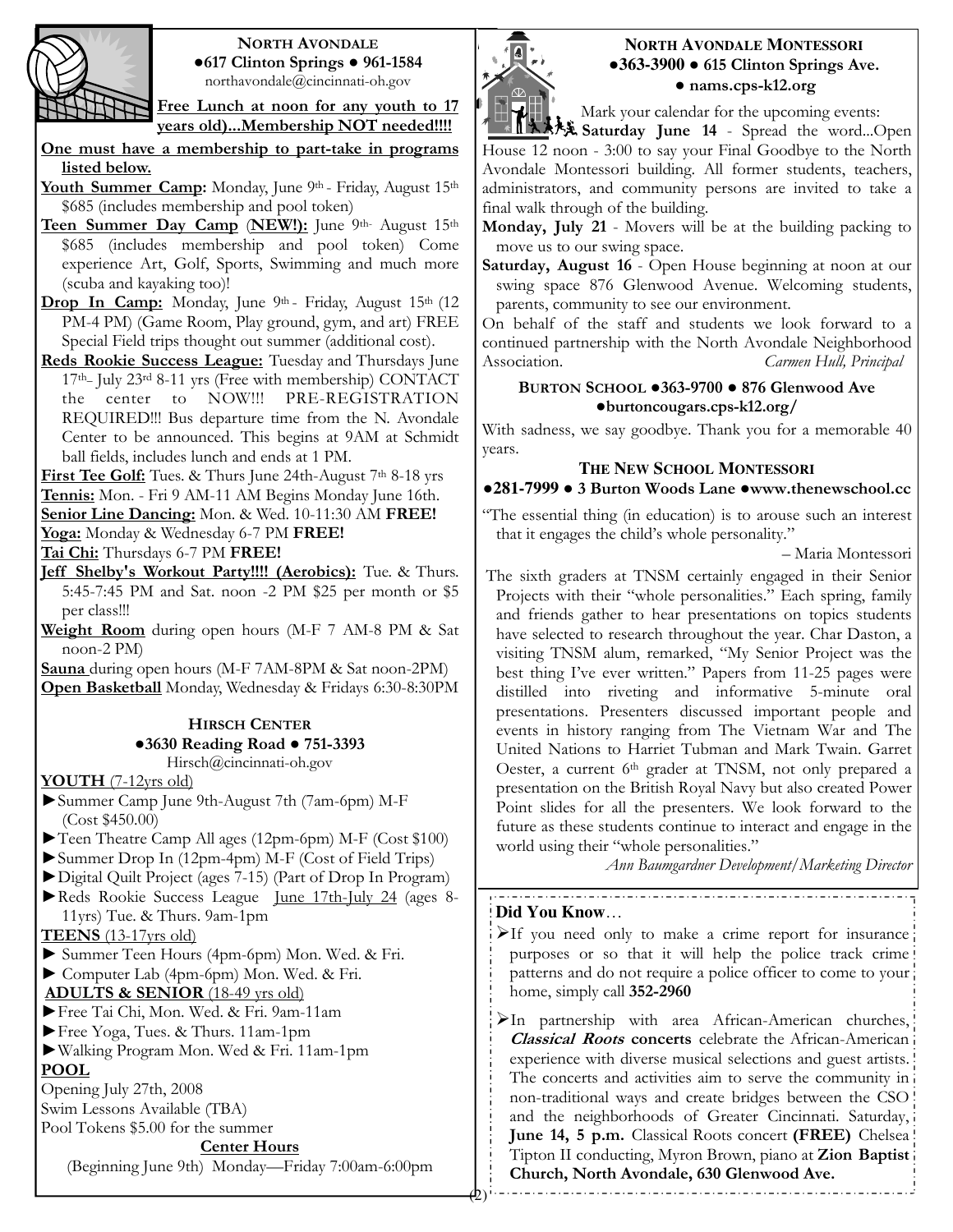

### **HABITAT FOR HUMANITY**

Recently there has been some discussion of North Avondale being involved with Habitat for Humanity. We are wondering what interest our residents have in supporting a project. Consider lots in North Avondale that you think would be improved by a HFH house.

Marissa Woodly, the Development Director gives these criteria for where they would build:

- 1. Reasonably priced, available, and suitable land
- 2. Funding available to complete the project
- 3. General support from the community (100% not necessary)

A few years ago HFH expressed interest in Beatrice (off Burton). It did not happen and that street has continued to decline. In addition to the site other ways to support a project are with volunteers, funding, and family advocacy. Let NANA know what your thoughts and interest are about this. Pauline Daly

#### **trulia.com**

The NANA Website has a link to trulia.com. A few people objected because the boundaries are not correct (we are attempting to get them to fix this) and all homes for sale are not listed. We chose trulia because the mls does not recognize North Avondale. After the objections we changed the wording by the link to: If you are looking to move to North Avondale contact a realtor. If you want to for fun look at a web site that at least separates North Avondale out from other neighborhoods, includes most of the streets and most of the homes - check out www.trulia.com. Let NANA know what your thoughts: should we take the link off the web site or leave it? Northavondalecincinnati.com.

#### **How is Your Mail Service? & When do you get the NANA NEWS?**

Since the consolidation of the Avondale and St. Bernard branches the bulk mail delivery (which used to take 3 days) is taking up to 10 days. Therefore I am trying to put activities that happen at the beginning of the month in the previous newsletter—at least in the NANA Calendar on the back page Also remember our NANA General Meetings are always the second Tuesday of each month (except August & May). If you would call or email NANA when you receive your newsletter & what street you live on, that would help us track the delivery of the NANA News. Also is your mail service timely? Let us know.